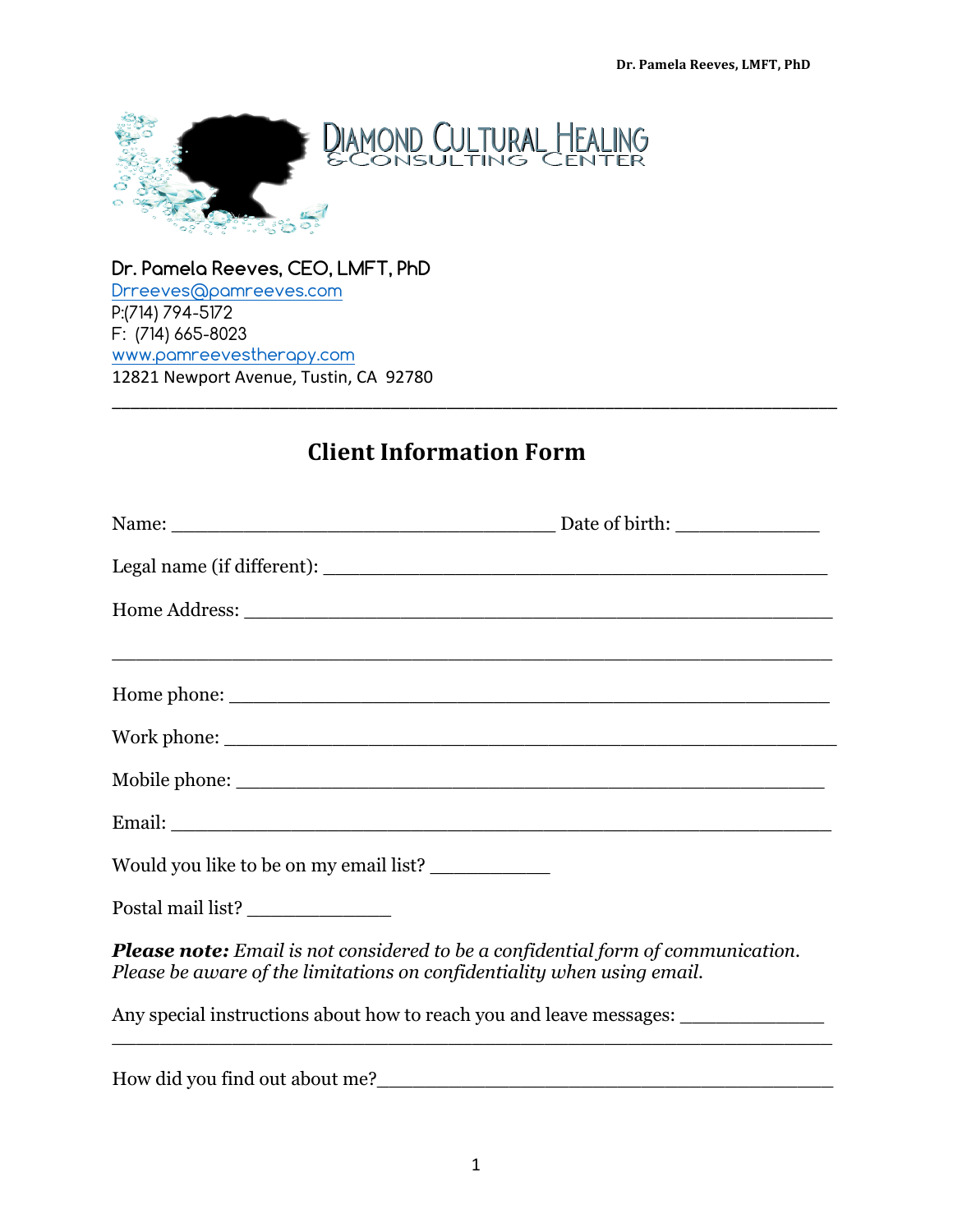*In case of a medical or mental health emergency, it is helpful for me to be able to contact the person you would choose to support you:* 

| <b>Emergency Contact Person:</b>            |
|---------------------------------------------|
| Emergency Contact Person's phone number(s): |

\_\_\_\_\_\_\_\_\_\_\_\_\_\_\_\_\_\_\_\_\_\_\_\_\_\_\_\_\_\_\_\_\_\_\_\_\_\_\_\_\_\_\_\_\_\_\_\_\_\_\_\_\_\_\_\_\_\_\_\_

Primary Care Doctor (name and contact information):

*If you would like me to communicate with your Primary Care Doctor about your therapy, please fill out and sign the Release of Information Form so I can do so. Otherwise, I will assume you are declining to have me contact the doctor for now.* 

Are you currently receiving other individual or relationship therapy?

If so, please give the name and contact information of the provider $(s)$ :

\_\_\_\_\_\_\_\_\_\_\_\_\_\_\_\_\_\_\_\_\_\_\_\_\_\_\_\_\_\_\_\_\_\_\_\_\_\_\_\_\_\_\_\_\_\_\_\_\_\_\_\_\_\_\_\_\_

Are you currently taking any psychiatric medications such as antidepressants?

If so, what medications are you taking?

If so, please give the name and contact information of the prescriber:

\_\_\_\_\_\_\_\_\_\_\_\_\_\_\_\_\_\_\_\_\_\_\_\_\_\_\_\_\_\_\_\_\_\_\_\_\_\_\_\_\_\_\_\_\_\_\_\_\_\_\_\_\_\_\_\_\_

\_\_\_\_\_\_\_\_\_\_\_\_\_\_\_\_\_\_\_\_\_\_\_\_\_\_\_\_\_\_\_\_\_\_\_\_\_\_\_\_\_\_\_\_\_\_\_\_\_\_\_\_\_\_\_\_\_

*I will ask you to sign a Release of Information form so I can coordinate care with any providers listed above.*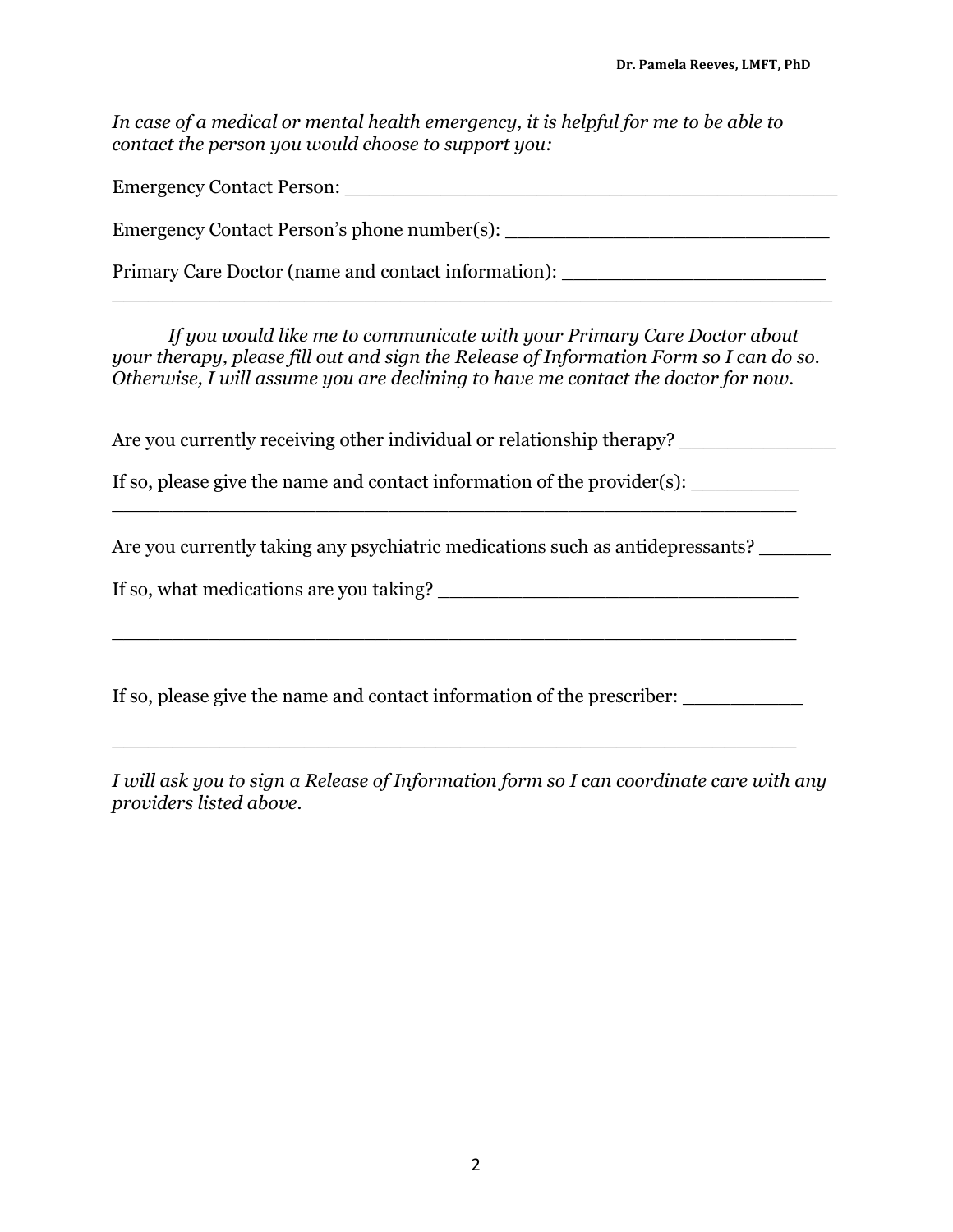## **Getting to Know You**

As we begin our work together, it may be helpful for me to know some basic information about you, your history and your concerns. Please take a few minutes to answer these questions the best you can. Anything you share will be kept confidential. I recognize that we have not developed much trust in our relationship yet and that these questions are very personal and may make you feel vulnerable. If you feel just a little uncomfortable, you may want to try to answer the questions. If you feel very uncomfortable and you don't want to answer something, skip it. If these questions seem overwhelming overall, please just put this form aside and we can talk about it together.

What are three goals for your life that you want to work on in therapy?

1.

2.

3.

How have you been feeling recently? (check all that apply)  $\Box$  Happy

 $\square$  Sad  $\square$  Scared  $\Box$  Angry  $\square$  Depressed  $\square$  Anxious  $\square$  Numb  $\square$  Excited  $\Box$ Annoyed or irritable Other:

How are your coping skills to deal with stress?

 $\Box$  Pretty good

 $\Box$  OK, could be better

 $\Box$  Not good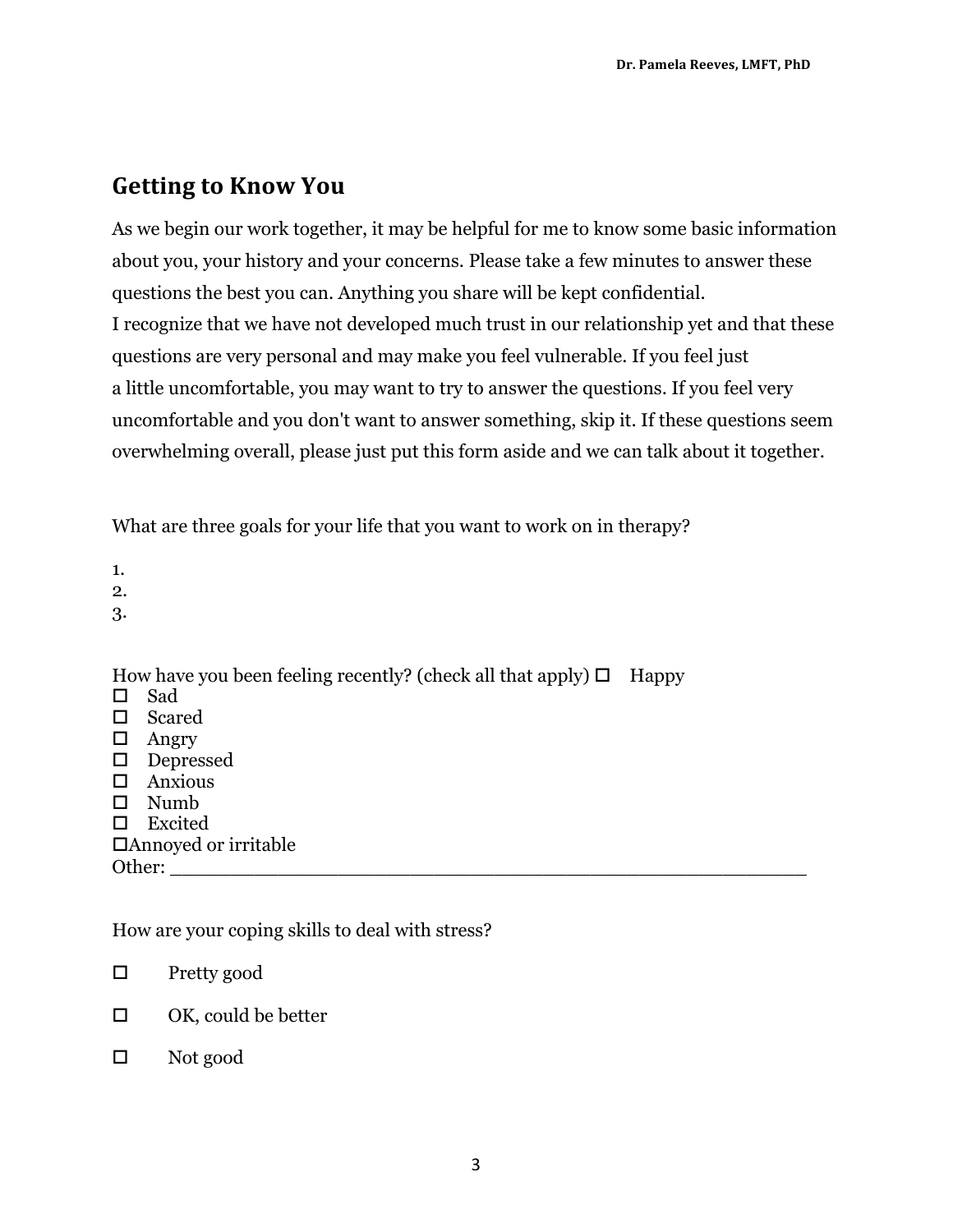How is your self-esteem?

- $\Box$  Pretty good
- $\Box$  OK, could be better
- $\square$  Not good

How is your physical health?

- $\Box$  Healthy, no real problems
- $\Box$  Healthy with ongoing health conditions that are under control
- $\Box$  Health is OK but could be better
- $\square$  Coping with some difficult medical problems
- $\square$  Need support to improve my physical health
- $\square$  Have chronic pain
- $\Box$  Identify as having a disability
- o Other: \_\_\_\_\_\_\_\_\_\_\_\_\_\_\_\_\_\_\_\_\_\_\_\_\_\_\_\_\_\_\_\_\_\_\_\_\_\_\_\_\_\_\_\_\_\_\_\_\_\_\_

What would you like me to know at this time about your childhood and family of origin?

\_\_\_\_\_\_\_\_\_\_\_\_\_\_\_\_\_\_\_\_\_\_\_\_\_\_\_\_\_\_\_\_\_\_\_\_\_\_\_\_\_\_\_\_\_\_\_\_\_\_\_\_\_\_\_\_\_\_\_\_

\_\_\_\_\_\_\_\_\_\_\_\_\_\_\_\_\_\_\_\_\_\_\_\_\_\_\_\_\_\_\_\_\_\_\_\_\_\_\_\_\_\_\_\_\_\_\_\_\_\_\_\_\_\_\_\_\_\_\_\_

\_\_\_\_\_\_\_\_\_\_\_\_\_\_\_\_\_\_\_\_\_\_\_\_\_\_\_\_\_\_\_\_\_\_\_\_\_\_\_\_\_\_\_\_\_\_\_\_\_\_\_\_\_\_\_\_\_\_\_\_

\_\_\_\_\_\_\_\_\_\_\_\_\_\_\_\_\_\_\_\_\_\_\_\_\_\_\_\_\_\_\_\_\_\_\_\_\_\_\_\_\_\_\_\_\_\_\_\_\_\_\_\_\_\_\_\_\_\_\_\_

What is your race, ethnicity or cultural background? \_\_\_\_\_\_\_\_\_\_\_\_\_\_\_\_\_\_\_\_\_\_\_\_\_\_\_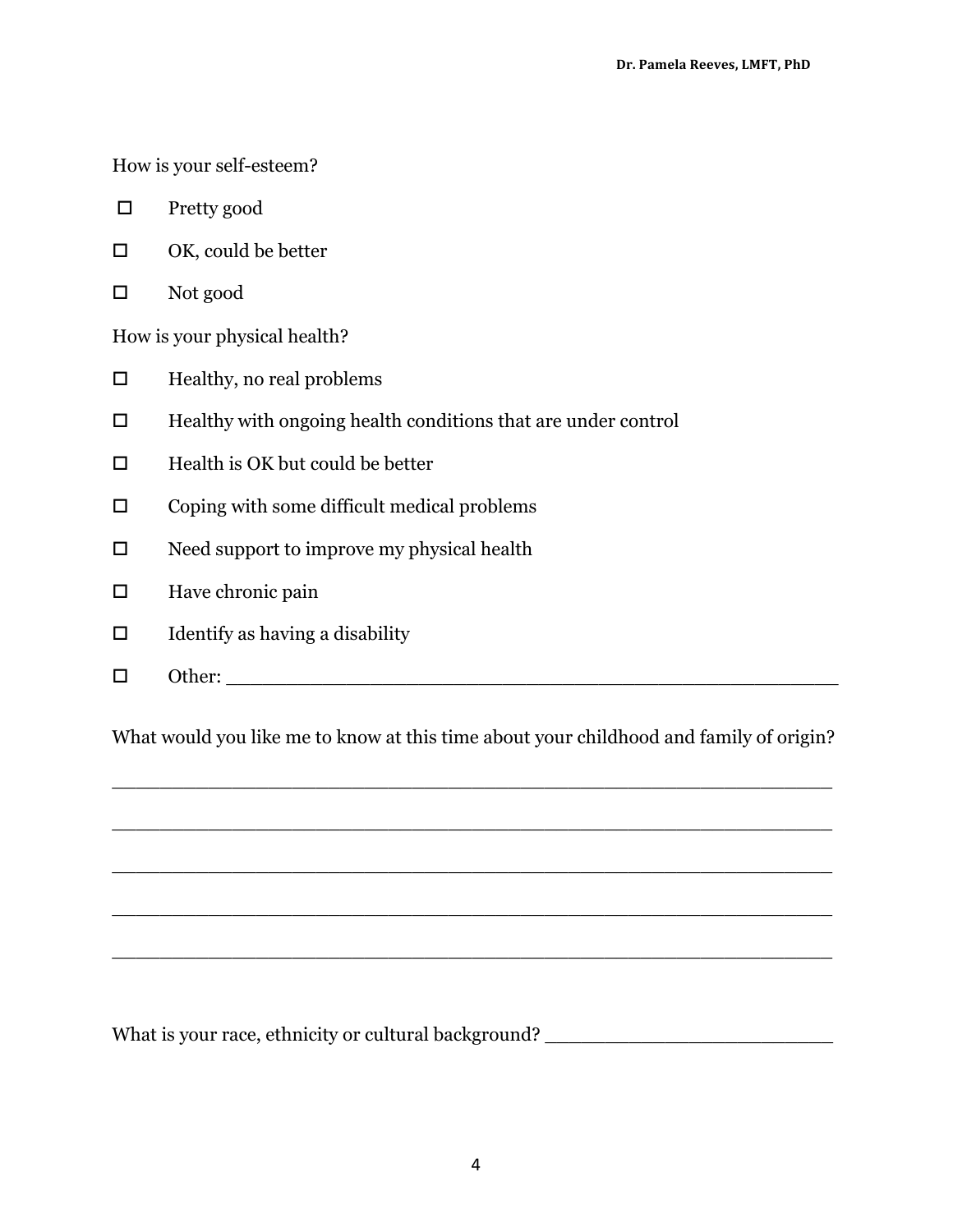| Are you currently working at a paid job?                                                                                              |  | $\Box$ Yes | $\square$ No |  |  |  |
|---------------------------------------------------------------------------------------------------------------------------------------|--|------------|--------------|--|--|--|
| If yes, what is your job?                                                                                                             |  |            |              |  |  |  |
|                                                                                                                                       |  |            |              |  |  |  |
| Are you currently in school? $\Box$ Yes $\Box$ No<br>How do you spend your time when you are not working or in school? ______________ |  |            |              |  |  |  |
|                                                                                                                                       |  |            |              |  |  |  |
| How is your social life?                                                                                                              |  |            |              |  |  |  |
| Pretty good<br>$\Box$                                                                                                                 |  |            |              |  |  |  |
| OK, could be better<br>$\Box$                                                                                                         |  |            |              |  |  |  |
| Not good<br>□                                                                                                                         |  |            |              |  |  |  |
| How is your sex life?                                                                                                                 |  |            |              |  |  |  |

- $\square$  Pretty good
- $\Box$  OK, could be better
- $\square$  Not good

What is your relationship status?

- $\square$  Single and looking
- $\hfill \Box$  <br> Single and not looking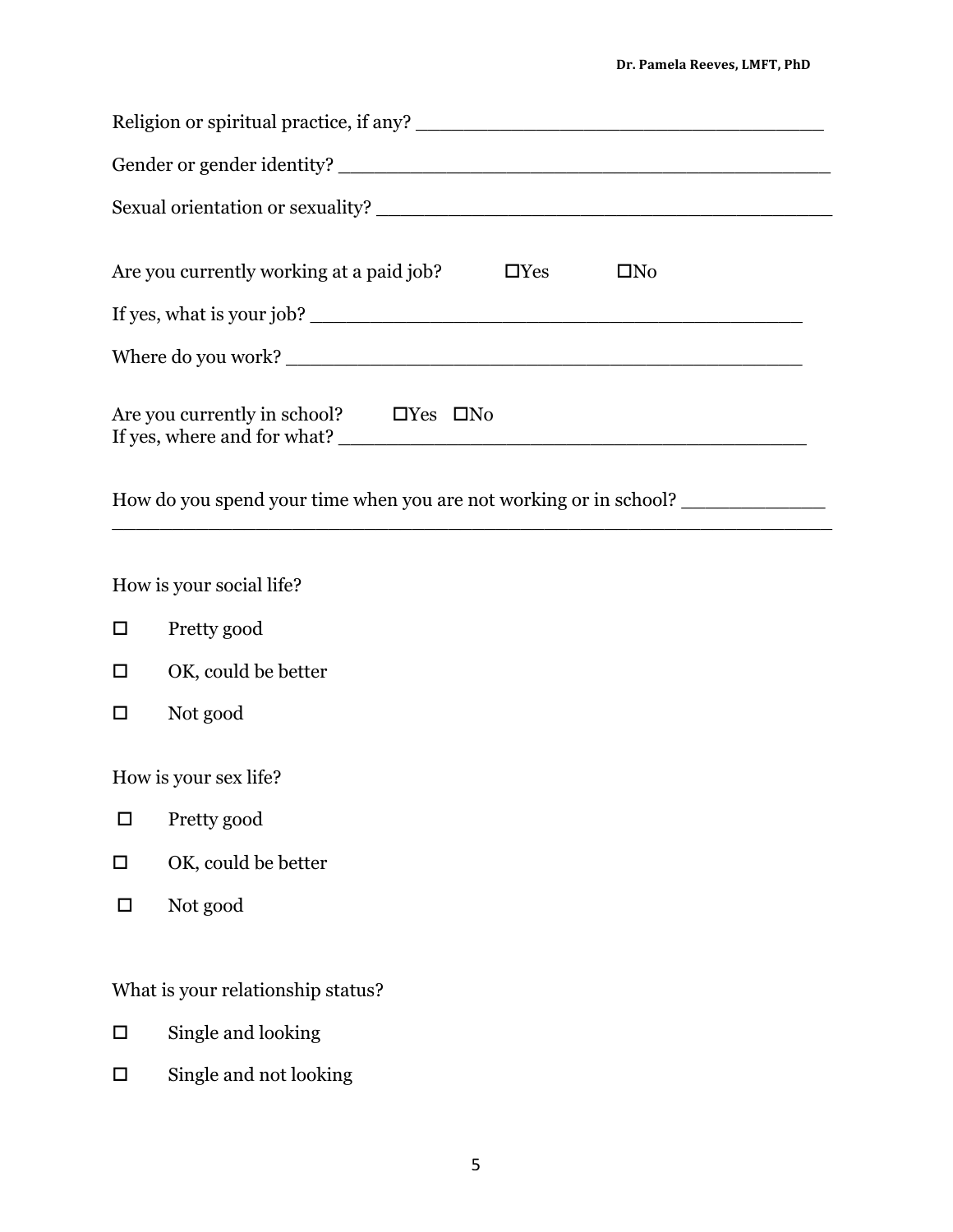$\square$  Currently or recently dealing with a break-up, separation or divorce  $\square$  Partnered and monogamous

 $\square$  Partnered and non-monogamous

 $\Box$  Other:

Other significant relationships (children, other relatives, etc.): \_\_\_\_\_\_\_\_\_\_\_\_\_\_\_\_\_\_\_\_

Do you have any significant worries or concerns about any of your relationships?

\_\_\_\_\_\_\_\_\_\_\_\_\_\_\_\_\_\_\_\_\_\_\_\_\_\_\_\_\_\_\_\_\_\_\_\_\_\_\_\_\_\_\_\_\_\_\_\_\_\_\_\_\_\_\_\_\_\_\_\_

 $\Box$ Yes  $\Box$ No  $\Box$ Not sure

Do you have worries about abuse in your current relationship(s)?

 $\Box$ Yes  $\Box$ No  $\Box$ Not sure

Have you experienced abuse of any kind (physical, sexual, emotional) in the past?

 $\Box$ Yes  $\Box$ No  $\Box$ Not sure

Are you a survivor of any other kind of trauma?

 $\Box$  Yes  $\Box$  No  $\Box$  Not sure

Do you or others have any concern about your drug or alcohol use?

 $\square$  Yes  $\square$  No  $\square$  Not sure

Have you struggled with drug or alcohol use in the past?

 $\square$  Yes  $\square$  No  $\square$  Not sure

Do you have concerns about negative body image?

 $\Box$  Yes  $\Box$  No  $\Box$  Not sure Problems or concerns with eating, dieting or exercising?

 $\square$  Yes  $\square$  No  $\square$  Not sure